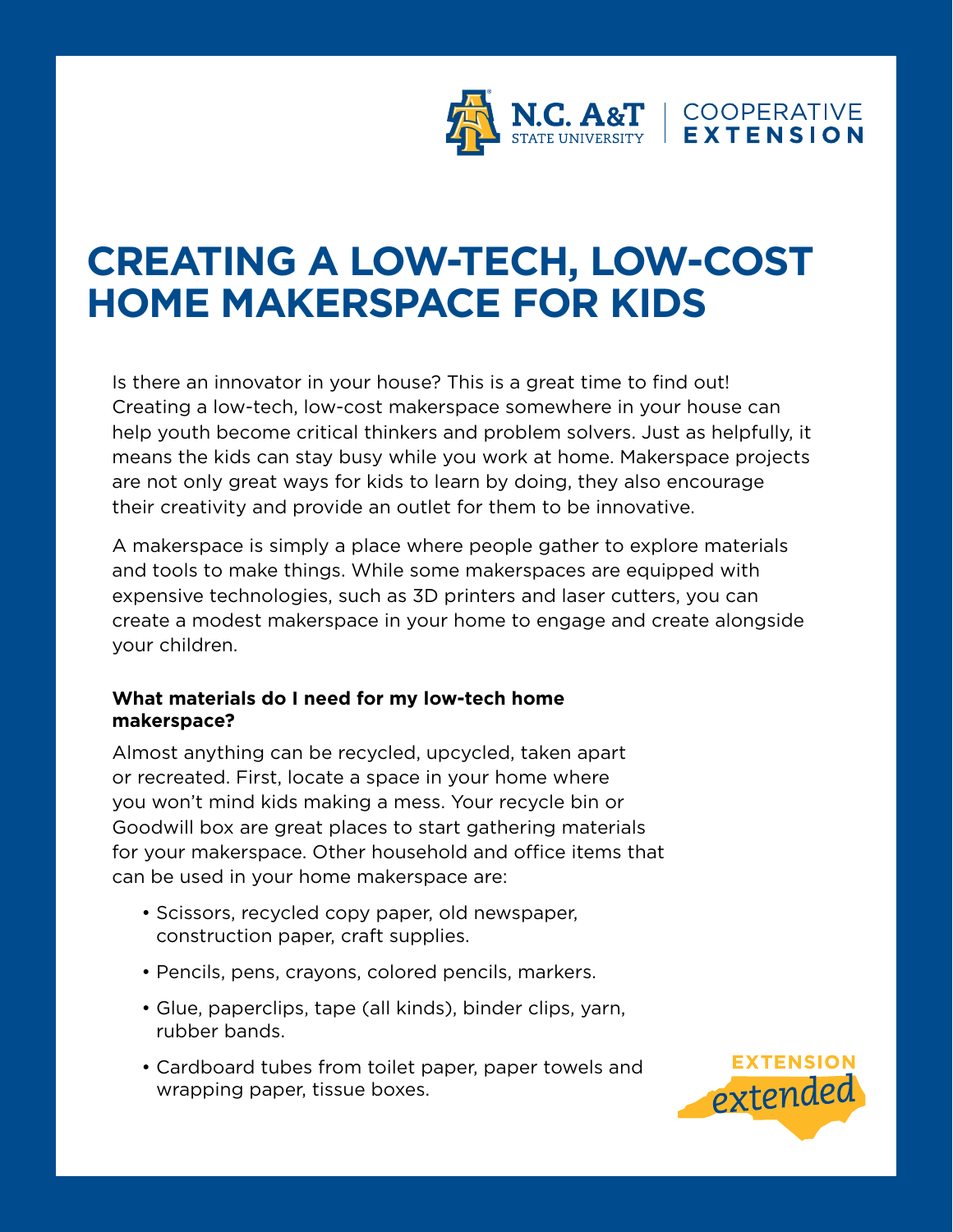- Old fabric (e.g., t-shirts and clothes that the kids have outgrown).
- Legos, Kinex, building blocks, gears.
- Old technology (VCRs, calculators, etc.) Be sure to cut the cords off for younger kids.
- Old toys with motors, moving parts or blinking lights.
- Straws, plastic water or soda bottles, jars, toothpicks, plastic spoons, pool noodles.

## **How do I get started using my makerspace?**

Kids are naturally curious, and some are so curious that they will need no instruction. Others may need you to provide them with a challenge. There are many challenges on Pinterest, social media and teacher blog sites. You can come up with your own challenge based on the materials that you have on hand. The best challenges come from your kids' curiosity, experience, wonder and desire to solve a problem. Following are tips you can use to design a challenge (Stager, 2006):

- The challenge should be short and clear. It should fit on a Post-It! Note.
- The challenge should give kids the freedom to solve it in their own voice, even if they use a strategy that you have never heard of. For instance, don't say "build a truck," that's too specific. Instead, say "build something" as part of the challenge.

## **Examples of makerspace challenges:**

- Imagine that your whole house had to fit into your bedroom. What items would you have in it? Design and build a tiny house. Cardboard and shoe boxes provide a great foundation for this project.
- Use cardboard to create a creature that does something. Art supplies to decorate the creature are recommended, along with lots of cardboard.



COOPERATIVE